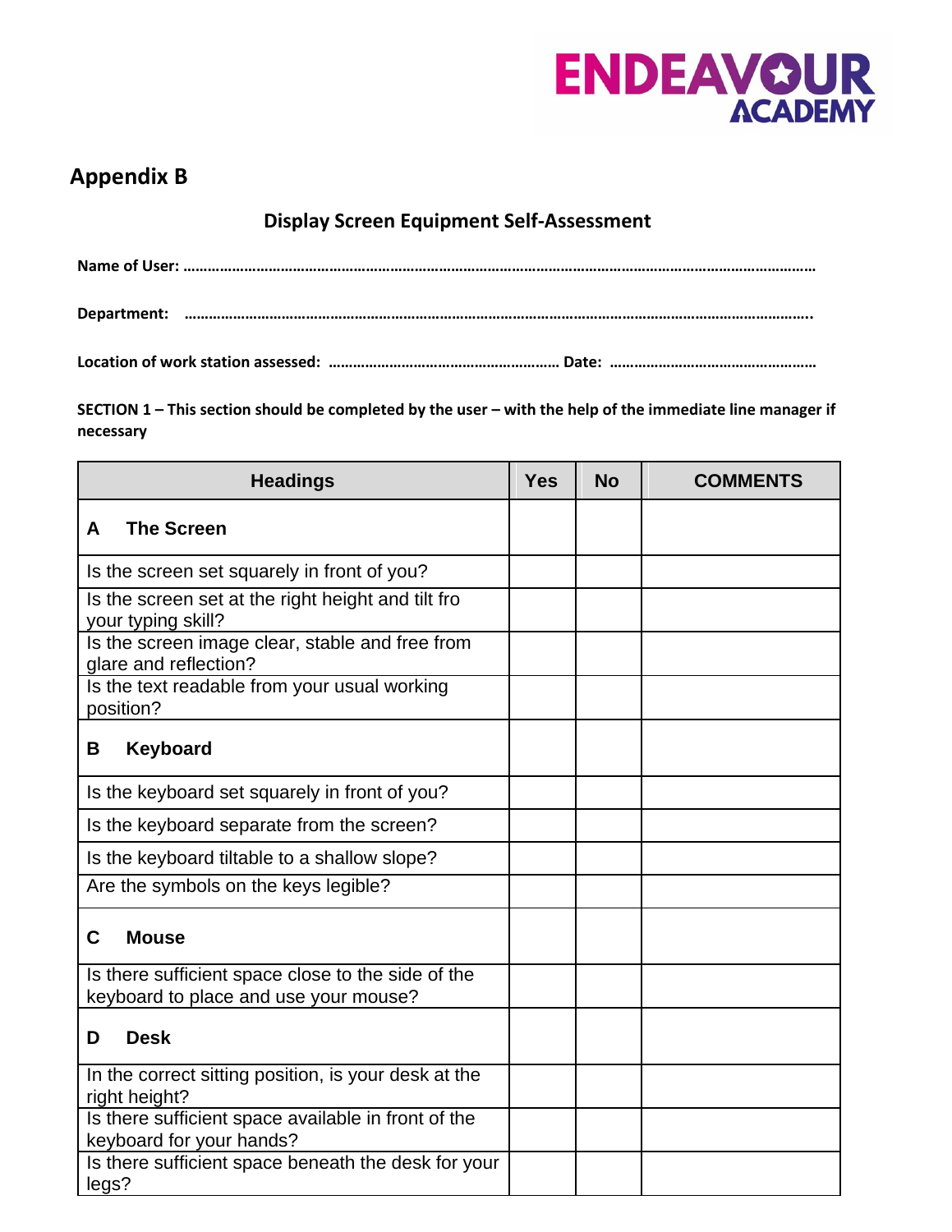

| <b>Headings</b>                                                                                                                              |  | <b>No</b> | <b>COMMENTS</b> |
|----------------------------------------------------------------------------------------------------------------------------------------------|--|-----------|-----------------|
| <b>Document Holder</b><br>Е                                                                                                                  |  |           |                 |
| Do you use a document holder?                                                                                                                |  |           |                 |
| Is the document holder suitably adjustable?                                                                                                  |  |           |                 |
| <b>Chair</b><br>F                                                                                                                            |  |           |                 |
| Is the chair stable?                                                                                                                         |  |           |                 |
| Is the base a 5 star configuration on castors that<br>move freely?                                                                           |  |           |                 |
| Does the chair have lumbar support?                                                                                                          |  |           |                 |
| Is the back adjustable for height and tilt?                                                                                                  |  |           |                 |
| Is the seat height adjustable?                                                                                                               |  |           |                 |
| Is your chair fitted with arm rests?                                                                                                         |  |           |                 |
| <u>If yes</u><br>Do they adjust sufficiently to enable you to adopt<br>the correct sitting position without being<br>obstructed by the desk? |  |           |                 |
| <b>Footrest</b><br>G                                                                                                                         |  |           |                 |
| In your correct sitting position are your feet flat on<br>the floor?                                                                         |  |           |                 |
| If no - has a suitable footrest been provided?                                                                                               |  |           |                 |
| <b>H</b> Environment                                                                                                                         |  |           |                 |
| Is there sufficient natural or artificial light at the<br>workstation? (Including additional lighting e.g.<br>desk lamps, if necessary)      |  |           |                 |
| Are cables routed safely to prevent a tripping or<br>electrical hazard?                                                                      |  |           |                 |
| Are the windows fitted with blinds or curtains to<br>limit the effects of reflection and glare?                                              |  |           |                 |
| <b>Work Activity</b><br>L                                                                                                                    |  |           |                 |
| Are you aware of the school policy on DSE?                                                                                                   |  |           |                 |
| Are you aware that you are entitled to an eye<br>test?                                                                                       |  |           |                 |
| Do you vary your work and take regular breaks<br>away from your workstation?                                                                 |  |           |                 |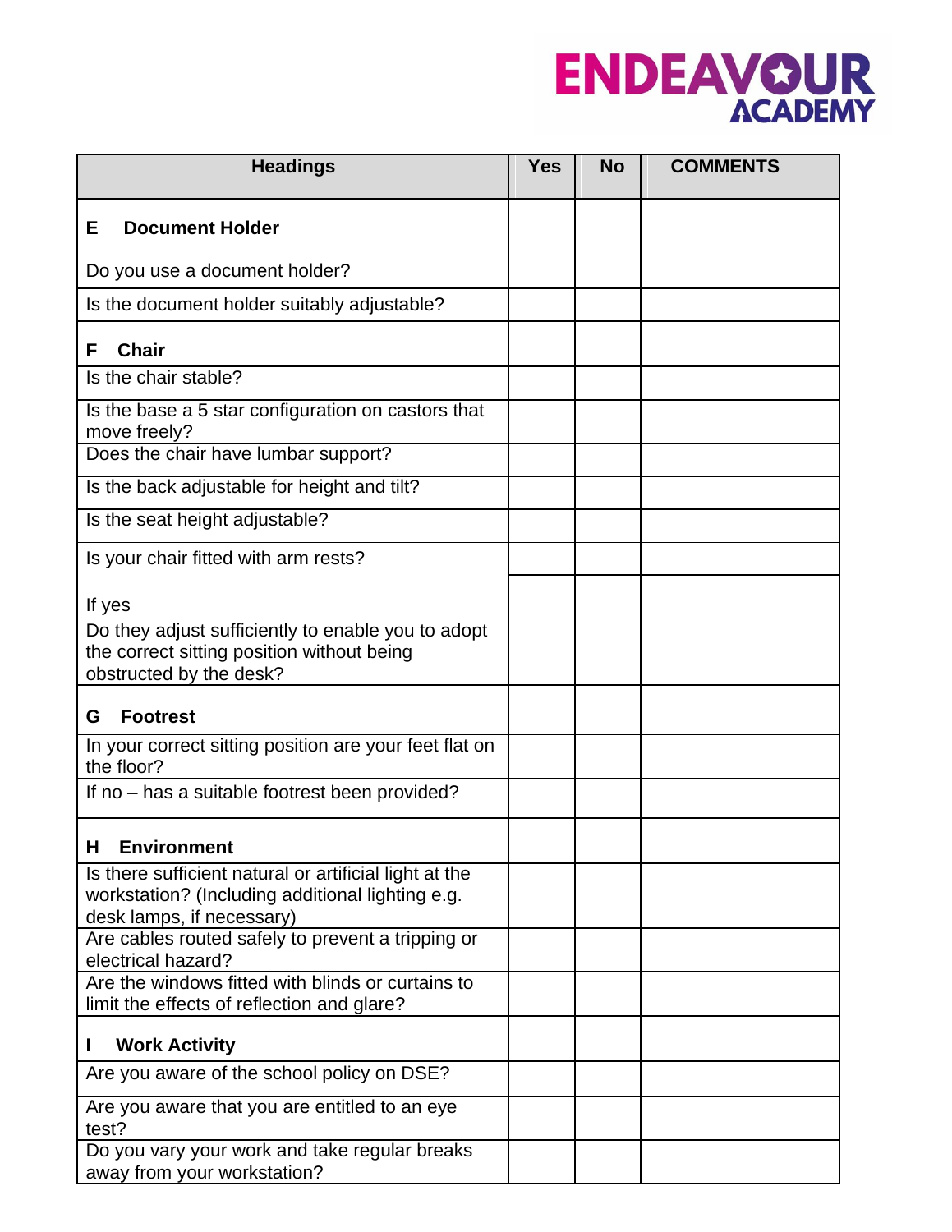

| <b>Headings</b>                                                                                              | <b>Yes</b> | <b>No</b> | <b>COMMENTS</b> |
|--------------------------------------------------------------------------------------------------------------|------------|-----------|-----------------|
| <b>Noise</b><br>J                                                                                            |            |           |                 |
| Is the noise level from the workstation equipment<br>acceptable?                                             |            |           |                 |
| K<br><b>Heat</b>                                                                                             |            |           |                 |
| Is the workstation free from excessive heat from<br>the equipment?                                           |            |           |                 |
| L Ergonomics – Task Design and Software                                                                      |            |           |                 |
| Is the software suitable for the task(s) for which it<br>is being used?                                      |            |           |                 |
| Is the software easy to use?                                                                                 |            |           |                 |
| Does the system display information in a format<br>which is easy to use?                                     |            |           |                 |
| Does the system operate at a suitable pace?                                                                  |            |           |                 |
| <b>Health</b><br>м                                                                                           |            |           |                 |
| Is the user free from eyestrain associated with<br>using the equipment?                                      |            |           |                 |
| Is the user free from stress associated with using<br>the equipment?                                         |            |           |                 |
| Is the user free from pains in the hands, arms,<br>shoulders or neck associated with using the<br>equipment? |            |           |                 |
| Is the user free from headaches associated with<br>using the equipment?                                      |            |           |                 |

If you are **contracted** to undertake DSE work at home you MUST complete a separate workstation assessment. If you are currently experiencing ill-health symptoms, which you associate with the use of DSE speak to your immediate line manager immediately.

**Signature of User: ………………………………… Date: ………………….………………**